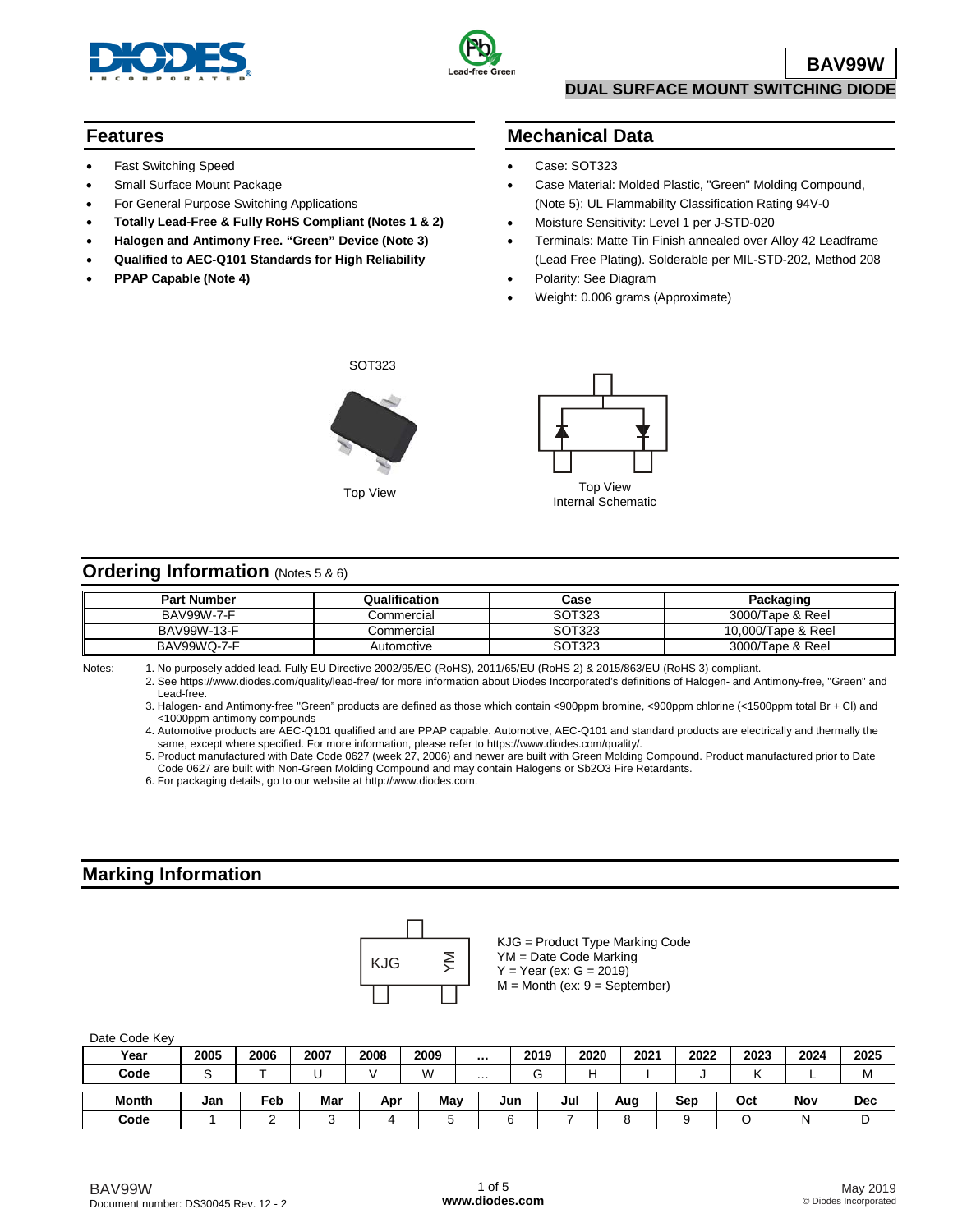

## **Maximum Ratings** @T<sub>A</sub> = 25°C unless otherwise specified

| <b>Characteristic</b>                                                                                |                              | Symbol                                     | Value      | Unit |
|------------------------------------------------------------------------------------------------------|------------------------------|--------------------------------------------|------------|------|
| Non-Repetitive Peak Reverse Voltage                                                                  |                              | Vrm                                        | 100        |      |
| Peak Repetitive Reverse Voltage<br><b>Working Peak Reverse Voltage</b><br><b>DC Blocking Voltage</b> |                              | Vrrm<br>V <sub>RWM</sub><br>V <sub>R</sub> | 75         |      |
| <b>RMS Reverse Voltage</b>                                                                           |                              | V <sub>R(RMS)</sub>                        | 53         |      |
| Forward Continuous Current (Note 7)                                                                  |                              | <b>IFM</b>                                 | 300        | mA   |
| Average Rectified Output Current (Note 7)                                                            |                              | I∩                                         | 150        | mA   |
| Non-Repetitive Peak Forward Surge Current<br>(Note 7)                                                | $@t = 1.0$ us<br>$@t = 1.0s$ | <b>IFSM</b>                                | 2.0<br>1.0 | A    |

## **Thermal Characteristics**

| <b>Characteristic</b>                               | <b>Symbol</b> | Value           | Unit |
|-----------------------------------------------------|---------------|-----------------|------|
| Power Dissipation (Note 7)                          |               | 200             | mW   |
| Thermal Resistance Junction to Ambient Air (Note 7) | Reja          | 625             | °C/W |
| Operating and Storage Temperature Range             | I STG         | $-65$ to $+150$ |      |

# **Electrical Characteristics**  $@T_A = 25^\circ$ C unless otherwise specified

| <b>Characteristic</b>              | Symbol                    | Min  | Max                          | Unit                 | <b>Test Condition</b>                                                                                     |
|------------------------------------|---------------------------|------|------------------------------|----------------------|-----------------------------------------------------------------------------------------------------------|
| Reverse Breakdown Voltage (Note 8) | $V_{(BR)R}$               | 75   |                              | V                    | $I_R = 2.5 \mu A$                                                                                         |
| Forward Voltage                    | $V_F$                     | 0.55 | 0.70<br>0.855<br>1.0<br>1.25 |                      | $I_F = 1.0mA$<br>$I_F = 10mA$<br>$I_F = 50mA$<br>$I_F = 150mA$                                            |
| Reverse Current (Note 8)           | $\mathsf{I}_{\mathsf{R}}$ |      | $2.5\,$<br>50<br>30<br>25    | μA<br>μA<br>μA<br>nA | $V_R = 75V$<br>$V_R$ = 75V, T <sub>J</sub> = 150°C<br>$V_R = 25V$ , T <sub>J</sub> = 150°C<br>$V_R = 20V$ |
| Total Capacitance                  | $C_{\text{T}}$            |      | 2.0                          | рF                   | $V_R = 0$ , f = 1.0MHz                                                                                    |
| <b>Reverse Recovery Time</b>       | trr                       |      | 4.0                          | ns                   | $I_F = I_R = 10mA,$<br>$I_{rr} = 0.1 \times I_R$ , R <sub>L</sub> = 100 $\Omega$                          |

Notes: 7. Device mounted on FR-4 PC board with recommended pad layout, which can be found on our website at [http://www.diodes.com.](http://www.diodes.com) 8. Short duration pulse test used to minimize self-heating effect.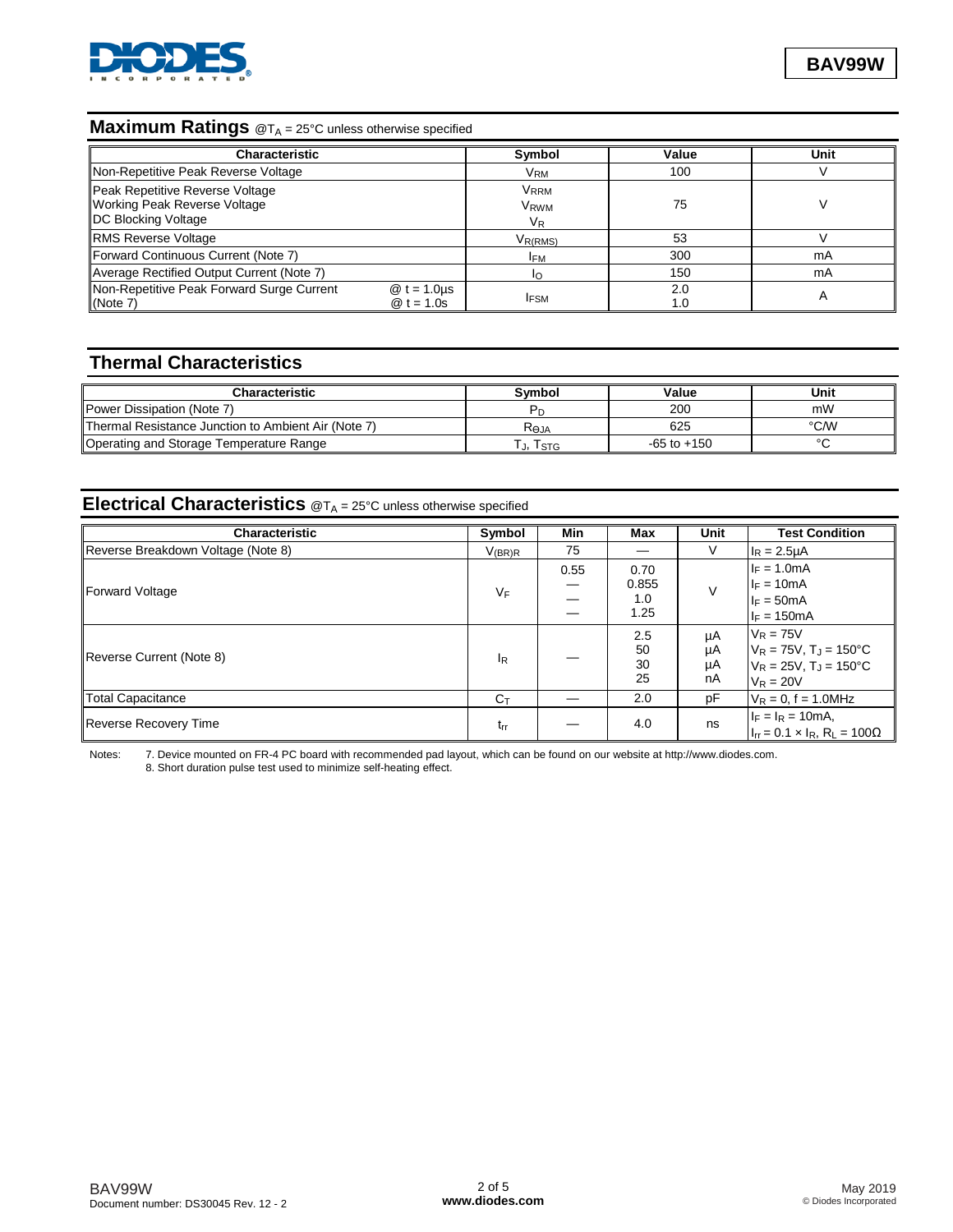



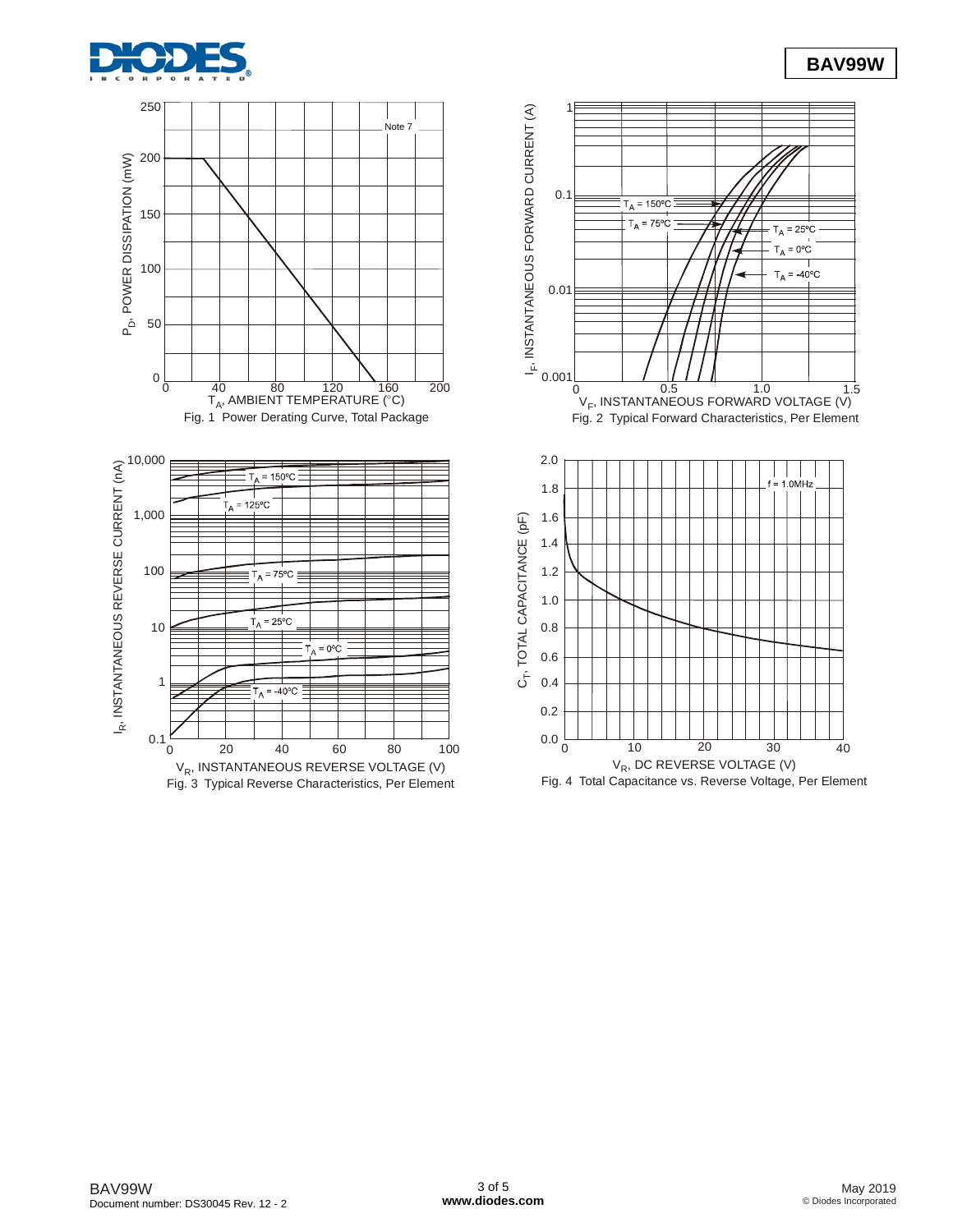

## **Package Outline Dimensions**

Please see [http://www.diodes.com/package-outlines.html fo](http://www.diodes.com/package-outlines.html)r the latest version.



| <b>SOT323</b>  |             |      |       |  |  |  |  |
|----------------|-------------|------|-------|--|--|--|--|
| Dim            | Min         | Max  | Typ   |  |  |  |  |
|                |             |      |       |  |  |  |  |
| A <sub>1</sub> | 0.00        | 0.10 | 0.05  |  |  |  |  |
| A <sub>2</sub> | 0.90        | 1.00 | 0.95  |  |  |  |  |
| b              | 0.25        | 0.40 | 0.30  |  |  |  |  |
| C              | 0.10        | 0.18 | 0.11  |  |  |  |  |
| D              | 1.80        | 2.20 | 2.15  |  |  |  |  |
| Е              | 2.00        | 2.20 | 2.10  |  |  |  |  |
| E1             | 1.15        | 1.35 | 1.30  |  |  |  |  |
| e              | 0.650 BSC   |      |       |  |  |  |  |
| e1             | 1.20        | 1.40 | 1.30  |  |  |  |  |
| F              | 0.375 0.475 |      | 0.425 |  |  |  |  |
| L              | 0.25        | 0.40 | 0.30  |  |  |  |  |
| a              | n۰          | 8°   |       |  |  |  |  |
|                | sin         |      |       |  |  |  |  |

## **Suggested Pad Layout**

Please see [http://www.diodes.com/package-outlines.html fo](http://www.diodes.com/package-outlines.html)r the latest version.



### **SOT323**

| <b>Dimensions</b> | Value<br>(in mm) |
|-------------------|------------------|
| C                 | 0.650            |
| G                 | 1.300            |
| x                 | 0.470            |
|                   | 0.600            |
|                   | 2.500            |